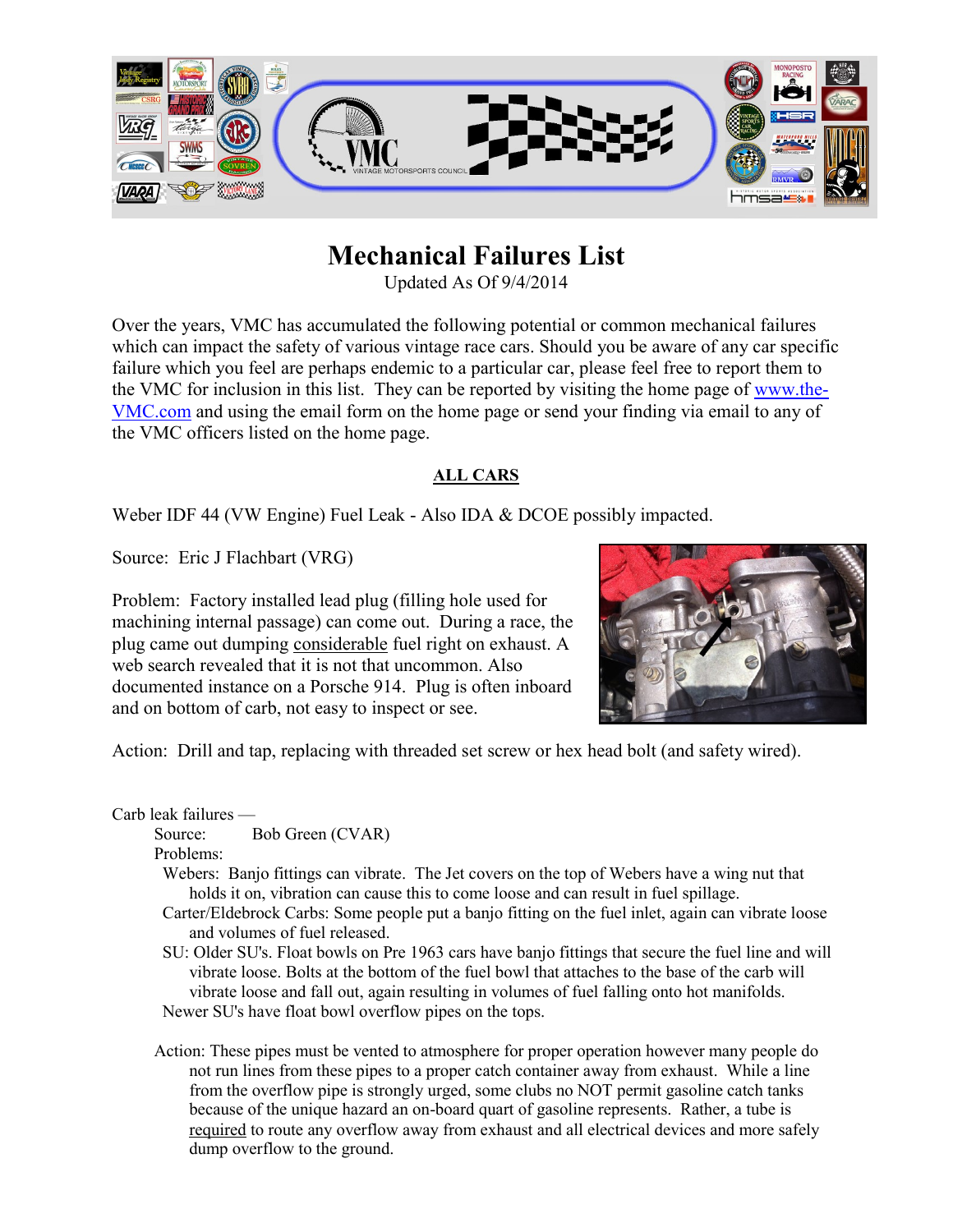Solex: Solex's also have banjo fuel line fittings that can vibrate loose.

Action: Drill through wing nut ear and safety wire top of jet covers on Webers. Drill through edge of of banjo bolts and safety wire. If edge of bolt is too small for drilling then have someone weld a small tab on the bolt head for safety wiring. And finally cross drill and safety wire the bolts for the float bowls for the bottom of SU's.

#### **PRODUCTION CARS**

#### All cars

| Source:  | 6/71 Sportscar (SCCA)                                                  |
|----------|------------------------------------------------------------------------|
| Problem: | Leather hold-down strap failure                                        |
| Action:  | Two systems for fastening hood should be used to prevent loss of hood. |

#### AH Sprite and MG Midget

| Source:  | $6/63$ Sportscar (SCCA)                                                 |
|----------|-------------------------------------------------------------------------|
| Purpose: | Safety                                                                  |
| Action:  | Add 1" rebound block in front suspension                                |
| Source:  | $6/63$ Sportscar (SCCA)                                                 |
| Action:  | Heavy duty front (Q2334) and rear (Q2335, AHA5468) springs may be used. |

#### AH Sprite and MG Midget

| Source:  | 8/2002 report from RMVR       |
|----------|-------------------------------|
| Problem: | Rear Axle failure             |
| Action:  | Poor after-market manufacture |

#### AH Sprite and MG Midget

| Source:  | 5/2014 report from CVAR                                                  |
|----------|--------------------------------------------------------------------------|
| Problem: | Rear Brake material delaminating from shoe.                              |
| Action:  | Poor after-market manufacture - Only use riveted not glued brake linings |

#### AH3000

| Source: | 5/2001 report from Gary Black (CSRG)                 |
|---------|------------------------------------------------------|
| Problem | Front spindle failure                                |
| Action: | Inspect for cracks and/or replace on a regular basis |

#### Alfa Romeo

| Source:  | $4/65$ Sportscar (SCCA)                                                  |
|----------|--------------------------------------------------------------------------|
| Problem: | Failure of rear torque brackets on each side of rear axle housing mounts |
| Action:  | Inspect and reinforce                                                    |

#### Alfa Romeo - 65 Guilia Sprint GT

| Source:  | 11/2002 report from CSRG                      |
|----------|-----------------------------------------------|
| Problem: | Rubber drive donut failure - possible fatigue |
| Action:  | Frequent inspection and replacement           |

#### All 1965-69 Chevrolets (except Corvettes)

|          | $\frac{1}{2}$ $\frac{1}{2}$ $\frac{1}{2}$ $\frac{1}{2}$ $\frac{1}{2}$ $\frac{1}{2}$ $\frac{1}{2}$ $\frac{1}{2}$ $\frac{1}{2}$ $\frac{1}{2}$ $\frac{1}{2}$ $\frac{1}{2}$ $\frac{1}{2}$ $\frac{1}{2}$ $\frac{1}{2}$ $\frac{1}{2}$ $\frac{1}{2}$ $\frac{1}{2}$ $\frac{1}{2}$ $\frac{1}{2}$ $\frac{1}{2}$ $\frac{1}{2}$ |
|----------|---------------------------------------------------------------------------------------------------------------------------------------------------------------------------------------------------------------------------------------------------------------------------------------------------------------------|
| Source:  | 1971 DOT Bulletin #2-71                                                                                                                                                                                                                                                                                             |
| Problem: | Left engine mount failure                                                                                                                                                                                                                                                                                           |
| Action:  | Inspect and replace.                                                                                                                                                                                                                                                                                                |

#### "Ford" rear axles in Anglias, Lotus Cortinas and Cortina GT. Source 5/1997 letter from participant Problem: Axle failure where bearing pushes onto axle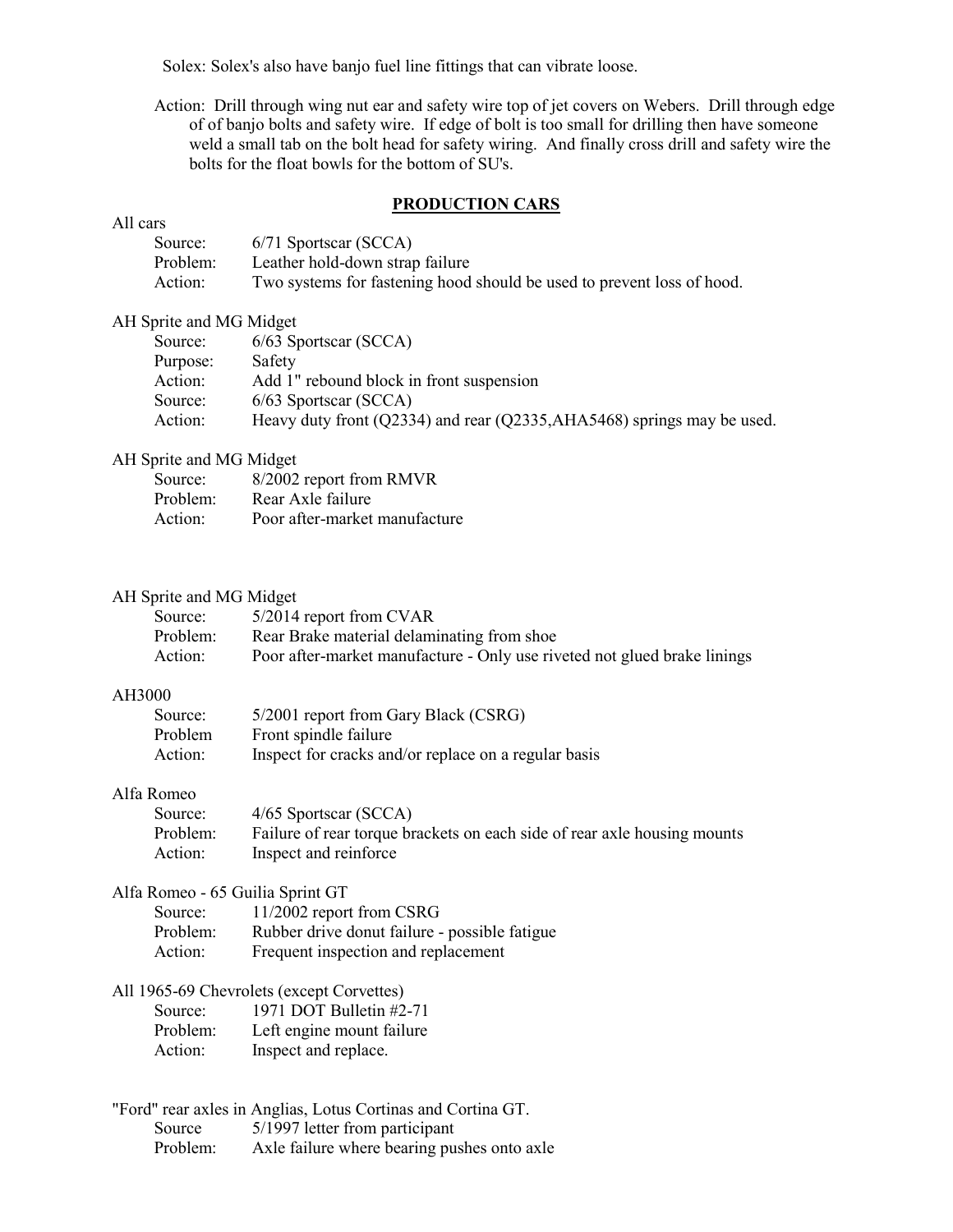|            | Action:                                         | Replace with stronger axles made from better materials                                                                                                                                |
|------------|-------------------------------------------------|---------------------------------------------------------------------------------------------------------------------------------------------------------------------------------------|
|            | Source:<br>Problem:<br>Action:                  | Ford Mustangs, Falcons and Shelby GT350<br>5/2000 Letter from racer/restorer<br>rear axles pulling out of bearings<br>Replace with new axle shafts with heavy duty bearing assemblies |
|            | Source:<br>Problem<br>Action:                   | 5/2000 letter from racer/restorer<br>Front spindle failure at bearing stub<br>Replace with '70 Falcon, Fairlane, or Cougar; 71-74 Comet, etc.                                         |
|            | Source:<br>Problem:<br>Action:                  | 5/2000 letter from racer/restorer<br>Broken and rusty welds<br>Dip Unibody and stitch and seam weld to reinforce old welds.                                                           |
|            | Jaguar XK-120<br>Source:<br>Problem:<br>Action: | 2/2000 letter from participant<br>Original manufacturer steel disc wheel failure at centers<br>Replace with Jaguar Mk-9 sedan wheels                                                  |
|            | Jaguar XK-120<br>Source:<br>Problem:<br>Action: | 2/2000 letter from participant<br>Rear axle breakage<br>No known repair known. Magnaflux and observe frequently.                                                                      |
|            | Lotus Elan<br>Source:<br>Problem:<br>Action:    | 6/65 Sportscar (SCCA)<br>Rubber drive donut failure<br>Inspect and replace                                                                                                            |
|            | Source:<br>Problem:<br>Action:                  | 7/1997 report from RMVR<br>Rear stub axle failure<br>Inspect and replace                                                                                                              |
|            | Lotus Super 7<br>Source:<br>Problem:<br>Action  | 6/63 Sportscar (SCCA)<br>Chassis front end failure<br>Add additional 3/4" o.d. x .048 mild steel tubes per manufacturer's drawing.                                                    |
|            | Lotus Super 7<br>Source:<br>Problem:<br>Action  | 2006 RMVR report<br>Rear Axle failure<br>Regular magafluxing. Avoid wider wheels and tires                                                                                            |
| <b>MGA</b> | Source:<br>Problem:<br>Action:                  | Mark Palmer, MG Vintage Racers' Newsletter<br>Failure of original disc wheels, both earlier "1500" style and later "1600" style<br>Regular magnafluxing. Avoid wider wheels and tires |
| <b>MGA</b> |                                                 |                                                                                                                                                                                       |
|            | Source:<br>Problem:<br>Action:                  | Mark Palmer, MG Vintage Racers' Newsletter<br>Front hub failure on disc-wheeled equipped MGA's<br>Regular magnafluxing. Avoid wider aftermarket alloy wheels and wider tires          |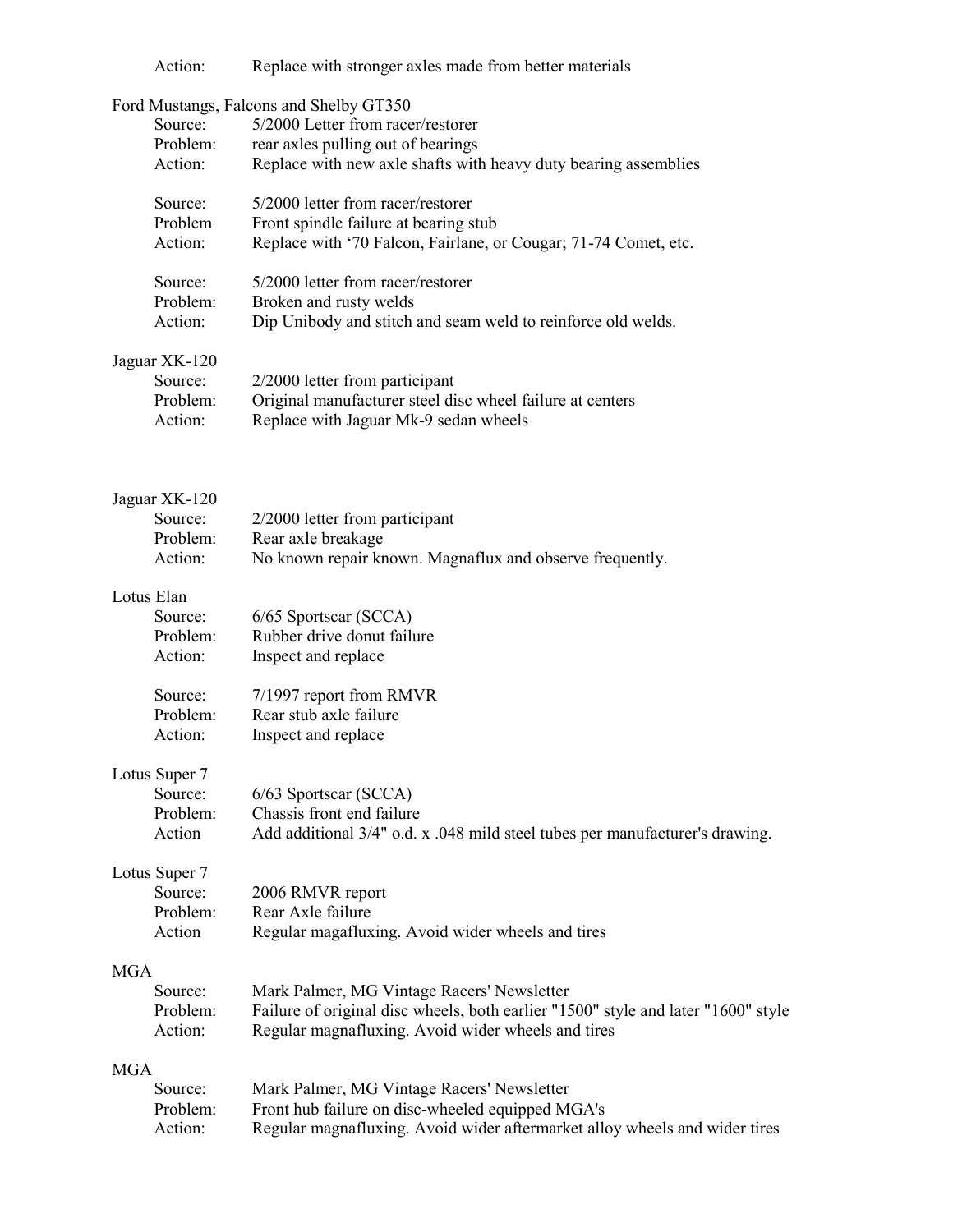# MGA<sub>S</sub>

| Source:  | Mark Palmer, MG Vintage Racers' Newsletter         |
|----------|----------------------------------------------------|
| Problem: | Front hub failure on wire wheel equipped MGA's     |
| Action:  | Regular magnafluxing. Avoid wider wheels and tires |

### MG TD/TF/MGA

| Source:  | Mark Palmer, MG Vintage Racers' Newsletter        |
|----------|---------------------------------------------------|
| Problem: | Cracking where steering arm fits into stub axle   |
| Action:  | Replace with later steering arms stub axles, etc. |

#### MGA

| Source:  | Mark Palmer, MG Vintage Racers' Newsletter                                  |
|----------|-----------------------------------------------------------------------------|
| Problem: | Front suspension king pin failure at base of threaded portion               |
| Action:  | Regular magnafluxing. Fit later type MGB part. Avoid wider wheels and tires |

#### MGB

| Source:  | $6/63$ Sportscar (SCCA)             |
|----------|-------------------------------------|
| Problem: | Safety                              |
| Action:  | Front springs (AHA5789) may be used |

# Porsche

| $\sim$   |                                                                              |
|----------|------------------------------------------------------------------------------|
| Source:  | $6/63$ Sportscar (SCCA)                                                      |
| Problem: | Safety                                                                       |
| Action:  | Rear wheels spacers may be utilized when 60mm width front brakes are fitted. |

### Triumph GT-6

| Source:  | 2006 RMVR report                                    |
|----------|-----------------------------------------------------|
| Problem: | Rear hub cracked - old age                          |
| Action:  | Regular magnafluxing - avoid wider tires and wheels |

## Triumph Spitfire

|                 | Source: 6/63 Sportscar (SCCA)                  |
|-----------------|------------------------------------------------|
| Problem: Safety |                                                |
| Action          | Rear suspension camber compensator may be used |

# Triumph Spitfire

| Source   | 7/2002 report from RMVR                                                       |
|----------|-------------------------------------------------------------------------------|
| Problem: | Front spindle failure just above lower A-arm attaching point at top of thread |
| Action:  | Regular magnafluxing and visual inspection                                    |

#### **FORMULA AND SPORTS RACING CARS**

| FUNNIULA AND SFUNTS NACING CANS |                                                                                      |  |  |
|---------------------------------|--------------------------------------------------------------------------------------|--|--|
| All Formula Cars                |                                                                                      |  |  |
| Source:                         | 11/1998 report from VARA                                                             |  |  |
| Problem:                        | Failure of steering universal joints                                                 |  |  |
| Action:                         | Inspect for proper assembly and repair as needed.                                    |  |  |
| All Formula Vees                |                                                                                      |  |  |
| Source:                         | 2006 report from CVAR                                                                |  |  |
| Problem:                        | Drum brake failure - crack emanating from inspection hole                            |  |  |
| Action:                         | Die ground inspection hole to remove casting imperfections inspect frequently before |  |  |
| every event                     |                                                                                      |  |  |

All Formula Fords